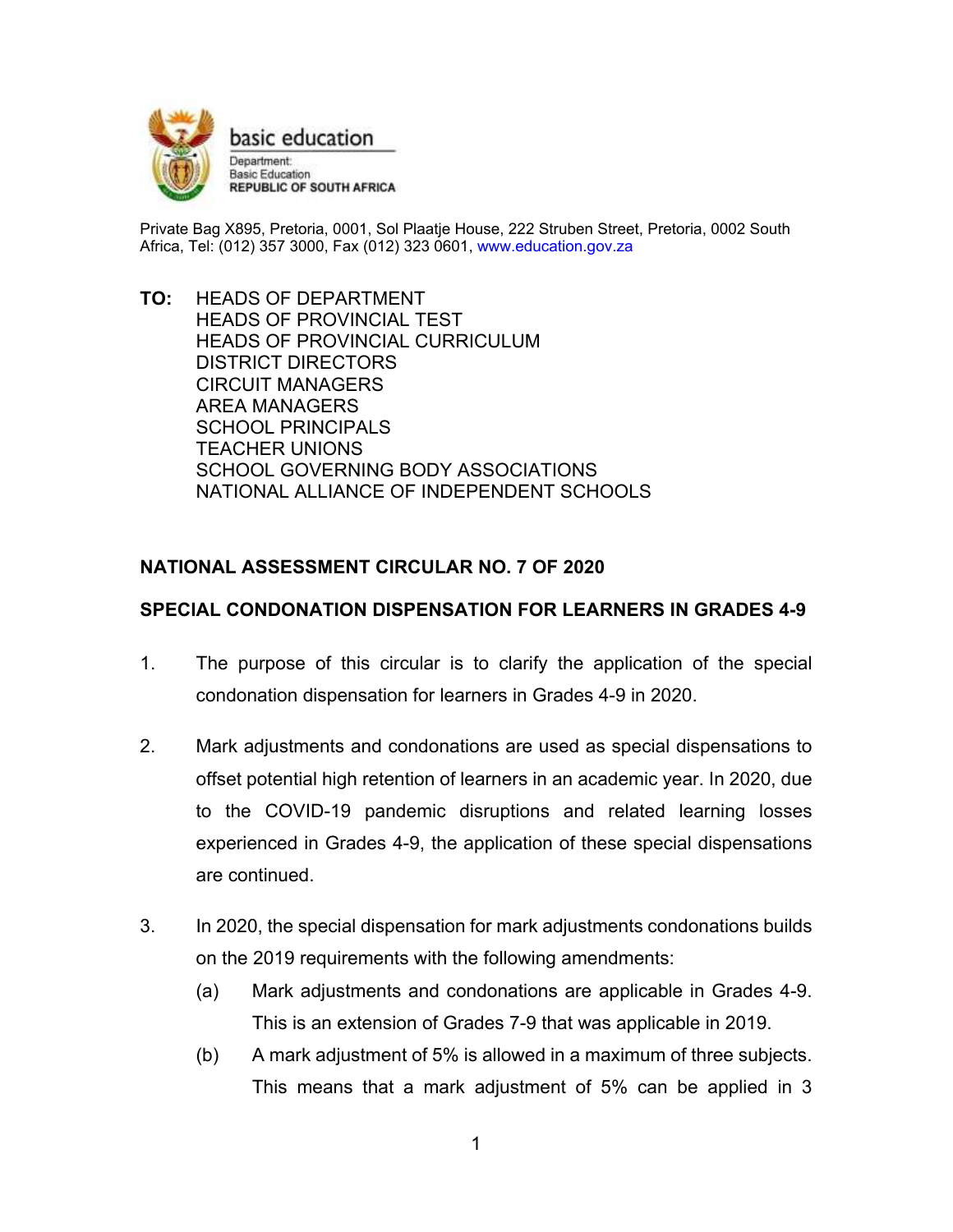different subjects. The mark adjustment of 2% in 2019 is increased to 5% in 2020 to compensate for possible learning losses that have occurred.

- (c) Thereafter, the condonation in Mathematics must be applied. Where a learner has met all the requirements in respect of promotion from one grade to the next grade, except has not attained a level 3 (40%) in Mathematics and therefore has to be retained, such a learner must be condoned in Mathematics. This implies that the Mathematics mark is condoned and the learner must be promoted to the next grade, if all other pass requirements are met.
- (d) Grade 9 learners who obtain a condonation in Mathematics with mark of below 30%, (after the condonation has been approved) have the option of continuing with Mathematics in Grade 10. They may also opt to take Mathematical Literacy. As in 2019, there is no restriction of only choosing Mathematical Literacy as a result of the Mathematics condonation.
- 4. On the mark schedule, the original mark attained by the learner in Mathematics must be indicated and the letter "C" must be inserted next to the mark to indicate that this mark has been condoned. The same would apply in the way the mark is reflected on the learner's report. On the learner's report, the following statement must appear: "*Mathematics mark has been condoned and the learner is promoted to the next grade.*"
- 6. This implies that Mathematics remains a compulsory subject taken by all learners but learners may be condoned in Mathematics.
- 7. The above condonation dispensation does not, in any way, change the other subject progression requirements for the Intermediate and Senior Phase, as stipulated in *Paragraph 21* of the *National policy pertaining to the programme and promotion requirements of the National Curriculum*